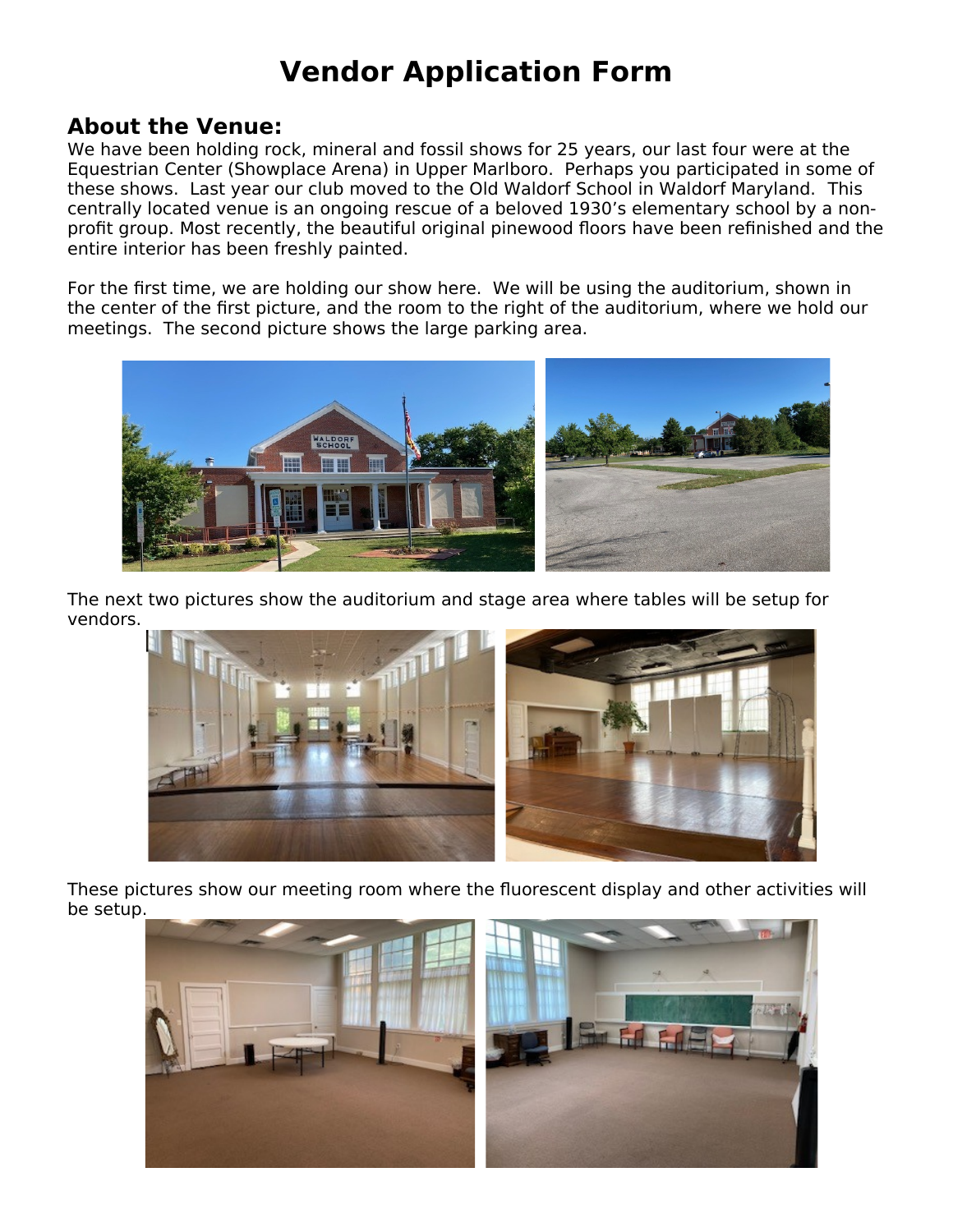### **Details:**

When: Sat., November 5, 2022

Where: Old Waldorf School, 3074 Crain Highway, Waldorf, MD 20601

Time: 9am - 4pm

Setup Time: 6am - There is vendor access via access ramp in front and a ground level ramp directly in back from the rear parking lot.

Table Fee: Table fees are \$30.00 per table until August 31 (\$50.00 after that) and are limited (45 total tables). We will provide all tables (96" x 30") which must be used because of the new floor. Everyone please bring your own table coverings.

Max. Tables: We suggest a two (2) table limit.

- Assignment: Table location assignments by the Show Committee are based on "first received, first assigned". For future shows, we will try to locate you in the same area.
- Electricity: Electricity is not available for vendor tables, but there is excellent overhead lighting plus bright natural lighting via large glass windows surrounding the top of the auditorium.

Rest Rooms: Restroom facilities are available in the building.

Food: Food and beverages are available at near-by restaurants.

Door Prize: Each vendor is requested to provide a labeled specimen for use as a door prize valued at approximately \$10. Please no junk!

**PLEASE LABEL YOUR MATERIAL.** Please have at least one flat of good material specifically labeled for children for give away. Promote the hobby!